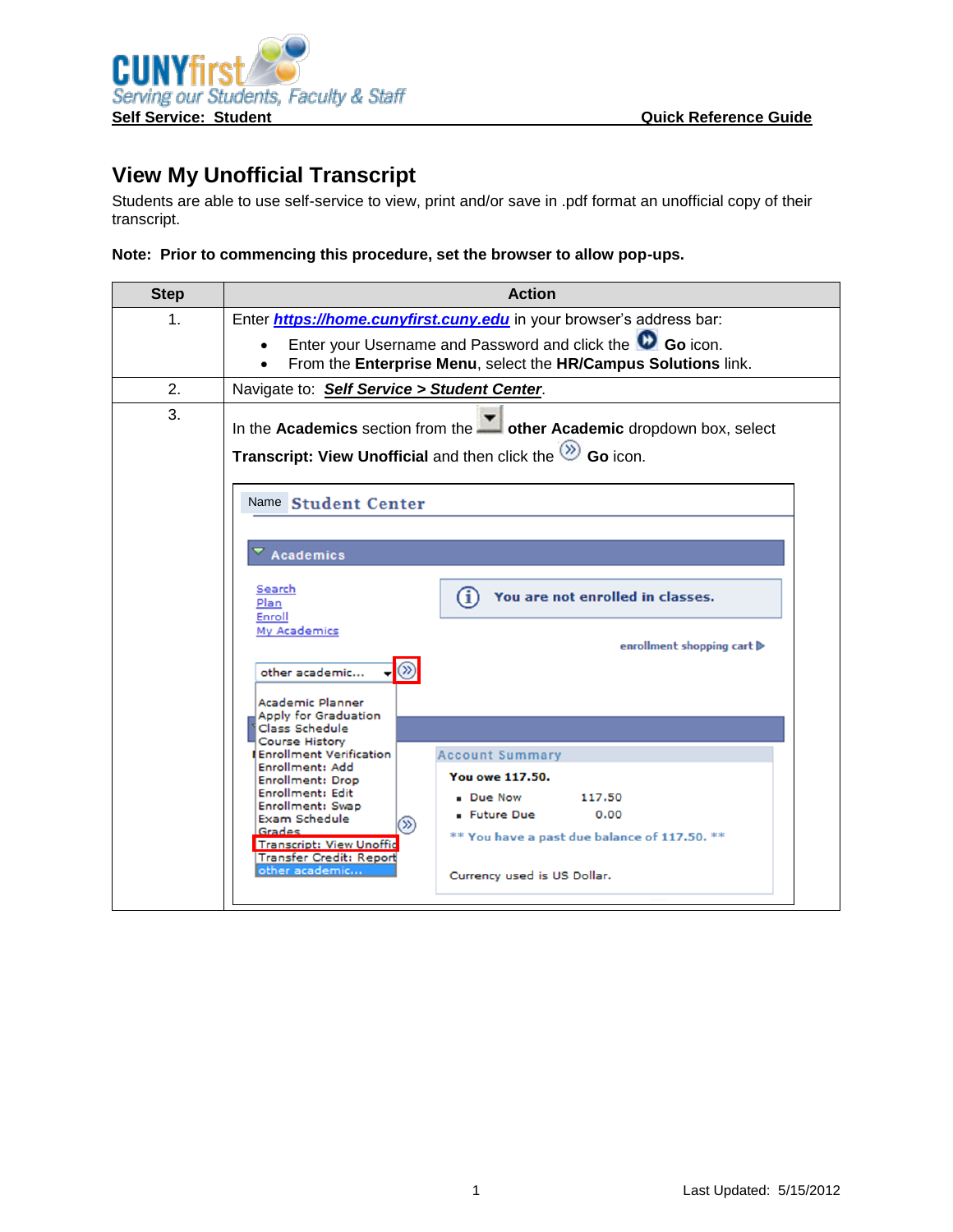

| <b>View Unofficial Transcript</b>                                |                                                                                                                                                                                                         |  |
|------------------------------------------------------------------|---------------------------------------------------------------------------------------------------------------------------------------------------------------------------------------------------------|--|
|                                                                  | Choose an institution and report type and press View Report<br>** this process may take a few minutes to complete, please do not press<br>any other buttons or links while processing is taking place** |  |
| <b>Academic Institution</b> Queens College<br><b>Report Type</b> | STUDENT UNOFFICIAL TRAN +<br>view report                                                                                                                                                                |  |
| <b>Information For Students</b>                                  | This is an unofficial student copy of your academic record. To order an official copy<br>please follow the directions on the college website.                                                           |  |
| <b>VIEW ALL REQUESTED REPORTS</b>                                |                                                                                                                                                                                                         |  |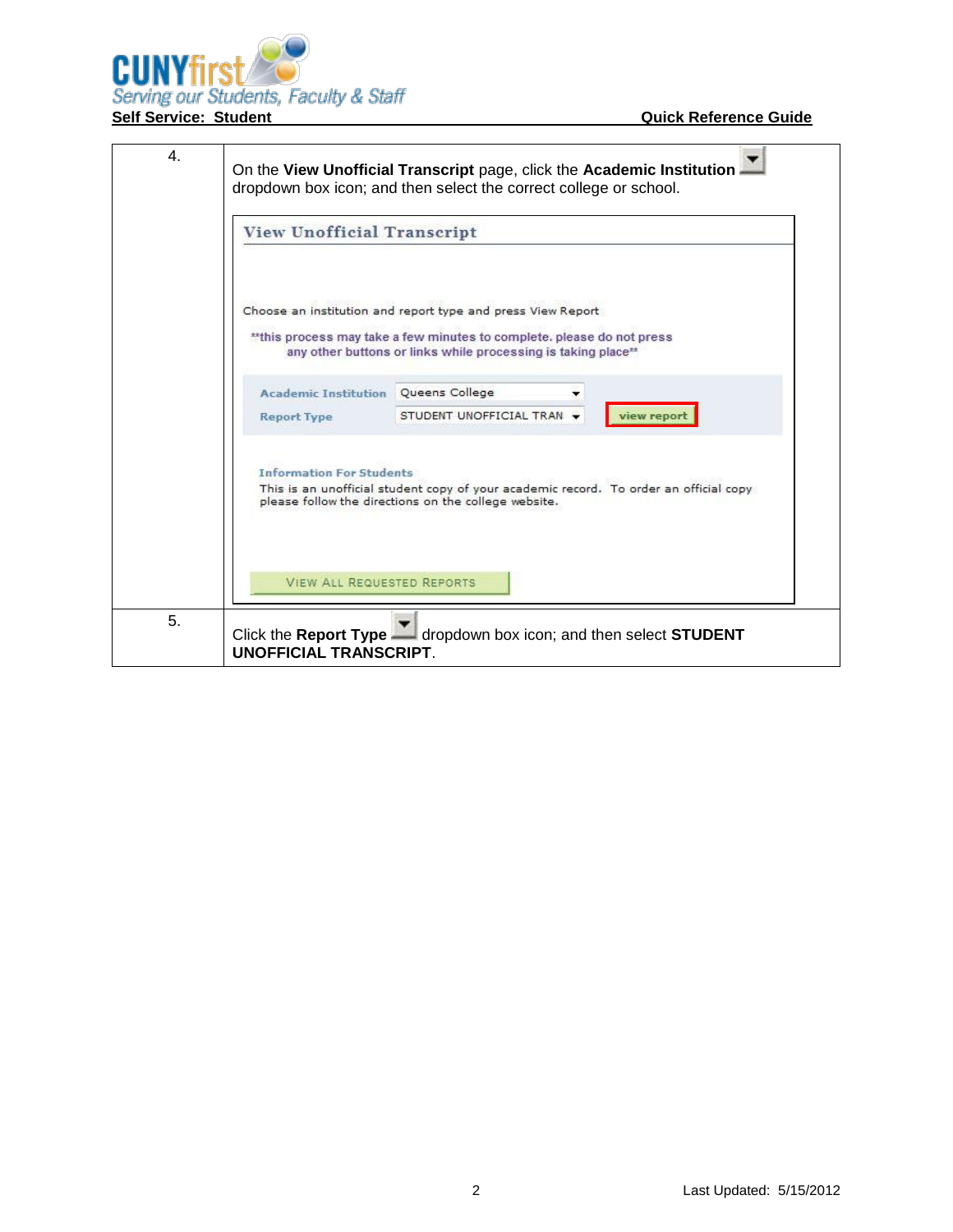

|    |                                                                                                                                          |                                            |                                                                              |                                                           | Page 1 of 3             |                |
|----|------------------------------------------------------------------------------------------------------------------------------------------|--------------------------------------------|------------------------------------------------------------------------------|-----------------------------------------------------------|-------------------------|----------------|
|    |                                                                                                                                          |                                            | STUDENT COPY UNDERGRADUATE RECORD                                            |                                                           |                         |                |
|    | Name<br>Name:<br>Student ID: ########                                                                                                    |                                            |                                                                              |                                                           |                         |                |
|    | 03/20<br>Birthdate:<br>Student Address:<br>Address                                                                                       |                                            | <b>Description</b><br>Course<br>Course Attributes:<br>Instructor:<br>MUSIC 8 | DayClass<br>Lucian Makalanda<br>POLITICS OF MUSIC         | Eam Grd<br>$3.00 A -$   |                |
|    | 06/08/2011<br>Print Date:                                                                                                                |                                            | Contact Hours:<br>Course Attributes:<br>Instructor:<br>SPAN 41               | 3.00<br>Day Class<br>CathyCallis<br>HISP LIT IN TRANS     | 3.00 B                  |                |
|    | Other Institutions Attended:                                                                                                             |                                            | Contact Hours:<br>Course Attributes:<br>Instructor:                          | 3.00<br>Day Class<br>Barbara Simerka                      |                         |                |
|    | <b>Test Scores</b><br>Test Component<br>Test Date<br>Test ID<br>CPE<br>CPE Task 1 Total                                                  | Test Score<br>03/09/2009<br>26.00          | Term Honor:<br>Term GPA:                                                     | Dean's List<br>3.740<br>Term Total:                       | <u>Attempt</u><br>15.00 | Eam<br>15.00   |
|    | $\rm{CPE}$<br>CPE Task 2 Total<br>CPE<br>CPE Total<br>(Weighted)                                                                         | 03/09/2009<br>10.00<br>03/09/2009<br>48.00 | Term Cum GPA:<br>Comb Cum GPA:                                               | 3.740<br>Term Cum Total:<br>3.300<br>Comb Credits:        | 15.00<br>30.00          | 15.00<br>30.00 |
|    | Beginning of Undergraduate Record<br>2007 Fall Term<br>Plan:<br>Undeclared Major Major                                                   |                                            | Plan:<br>Course<br>Description                                               | 2008 Fall Term<br>Accounting Major                        | Eam Grd                 |                |
|    | Course<br>Description<br><b>LANG/CULTURESOCIETY</b><br><b>ANTH 104</b><br>Contact Hours:<br>3.00<br>Day Class<br>Course Attributes:      | Eam Grd<br>$3.00$ B                        | ACCT 102<br>Contact Hours:<br>Course Attributes:<br>Instructor:              | INT TH & PR 2<br>4.00<br><b>Day Class</b><br>David Erlach | 3.00                    | $A-$           |
| 7. | Instructor:<br>Susan Meswick<br>To view previously requested reports, click the VIEW ALL REQUESTED REPORTS                               |                                            | <b>CLAS 250W</b><br>Contact Hour                                             | ANCIENT EPIC/TRAGEDY<br>3.00                              | $3.00$ C+               |                |
|    | button.                                                                                                                                  |                                            |                                                                              |                                                           |                         |                |
|    | <b>View Unofficial Transcript</b>                                                                                                        |                                            |                                                                              |                                                           |                         |                |
|    |                                                                                                                                          |                                            |                                                                              |                                                           |                         |                |
|    |                                                                                                                                          |                                            |                                                                              |                                                           |                         |                |
|    |                                                                                                                                          |                                            |                                                                              |                                                           |                         |                |
|    | Choose an institution and report type and press View Report                                                                              |                                            |                                                                              |                                                           |                         |                |
|    | ** this process may take a few minutes to complete. please do not press<br>any other buttons or links while processing is taking place** |                                            |                                                                              |                                                           |                         |                |
|    | <b>Academic Institution Queens College</b>                                                                                               |                                            |                                                                              |                                                           |                         |                |
|    | <b>Report Type</b>                                                                                                                       | STUDENT UNOFFICIAL TRAN +                  |                                                                              | view report                                               |                         |                |
|    |                                                                                                                                          |                                            |                                                                              |                                                           |                         |                |